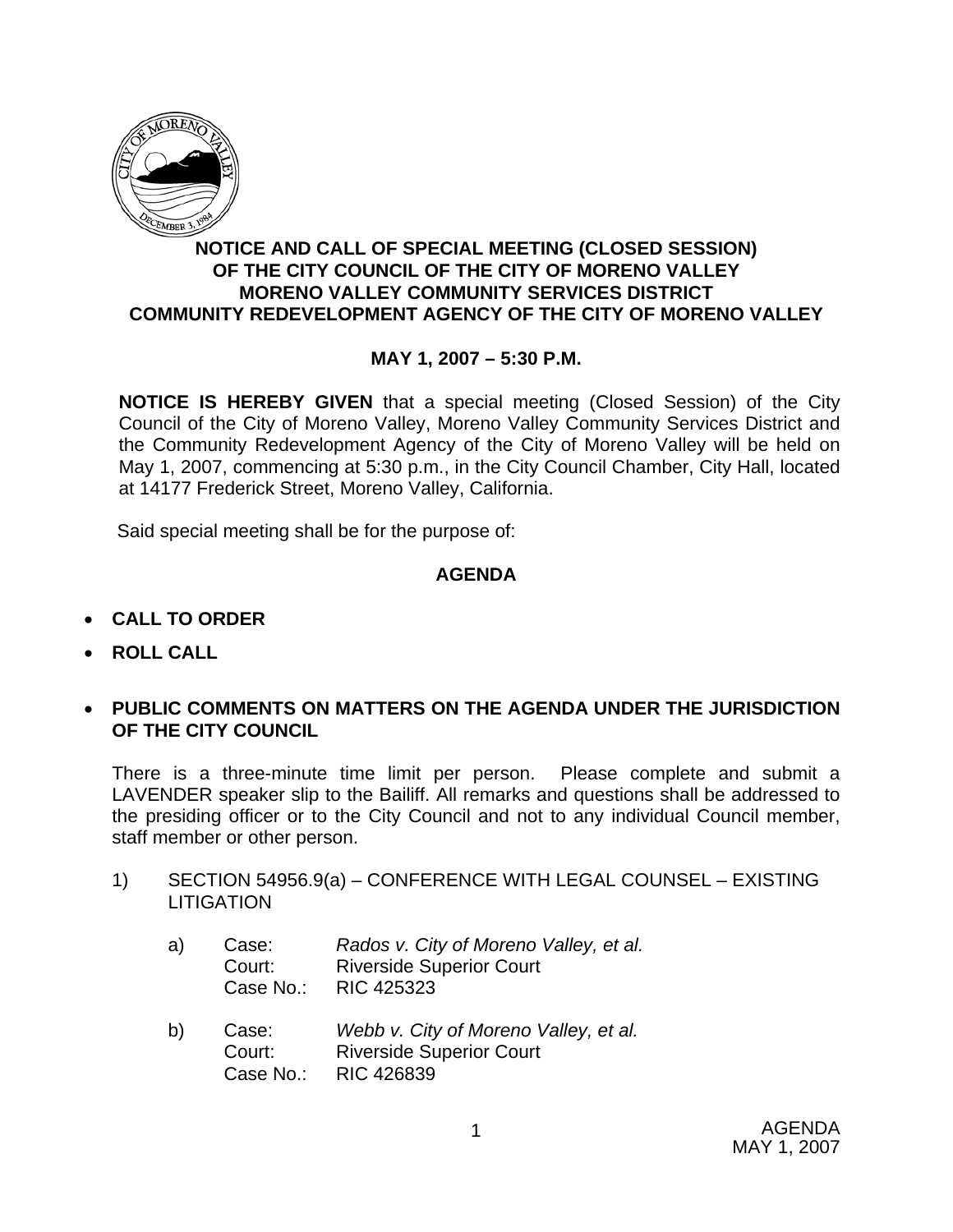- c) Case: *Mireles & Beeler v. City of Moreno Valley*  Court: Riverside Superior Court Case No.: RIC 433878
- d) Case: *Granados v. City of Moreno Valley* Court: United States District Court, Central District of California Case No.: ED CV 06-01176 GAF MLG
- e) Case: *Ann Marie Thompson v. City of Moreno Valley* Court: Riverside Superior Court Case No.: RIC 456261
- f) Case: *Danetra E. Ray v. City of Moreno Valley* Court: Riverside Superior Court Case No.: RIC 459427
- g) Case: *Maria Rodriguez v. City of Moreno Valley, et al.* Court: Riverside Superior Court Case No.: RIC 460943
- h) Case: *Thomas Rudolph v. City of Moreno Valley, et al.*  Court: Riverside Superior Court Case No.: RIC 467385
- 2) SECTION 54956.9(b)(1) CONFERENCE WITH LEGAL COUNSEL SIGNIFICANT EXPOSURE TO LITIGATION Number of Cases: 3
- 3) SECTION 54956.9(c) CONFERENCE WITH LEGAL COUNSEL INITIATION OF LITIGATION Number of Cases: 3
- 4) SECTION 54956.8 CONFERENCE WITH REAL PROPERTY NEGOTIATOR
	- a) City's Negotiator: Chris A. Vogt Under Negotiation: Price and terms of payment

| <b>APN</b>  | Owner                 | <b>Owner's Negotiator</b> |
|-------------|-----------------------|---------------------------|
|             |                       |                           |
| 264-175-004 | Edith L. Baker        | <b>None</b>               |
| 264-175-003 | Caparas/Juezan        | <b>None</b>               |
| 264-175-001 | Edith L. Baker        | <b>None</b>               |
| 264-175-002 | Edith L. Baker        | <b>None</b>               |
| 264-040-007 | John & Bette Radewald | None                      |
| 264-040-003 | Enis B. Gore          | <b>None</b>               |
|             |                       |                           |